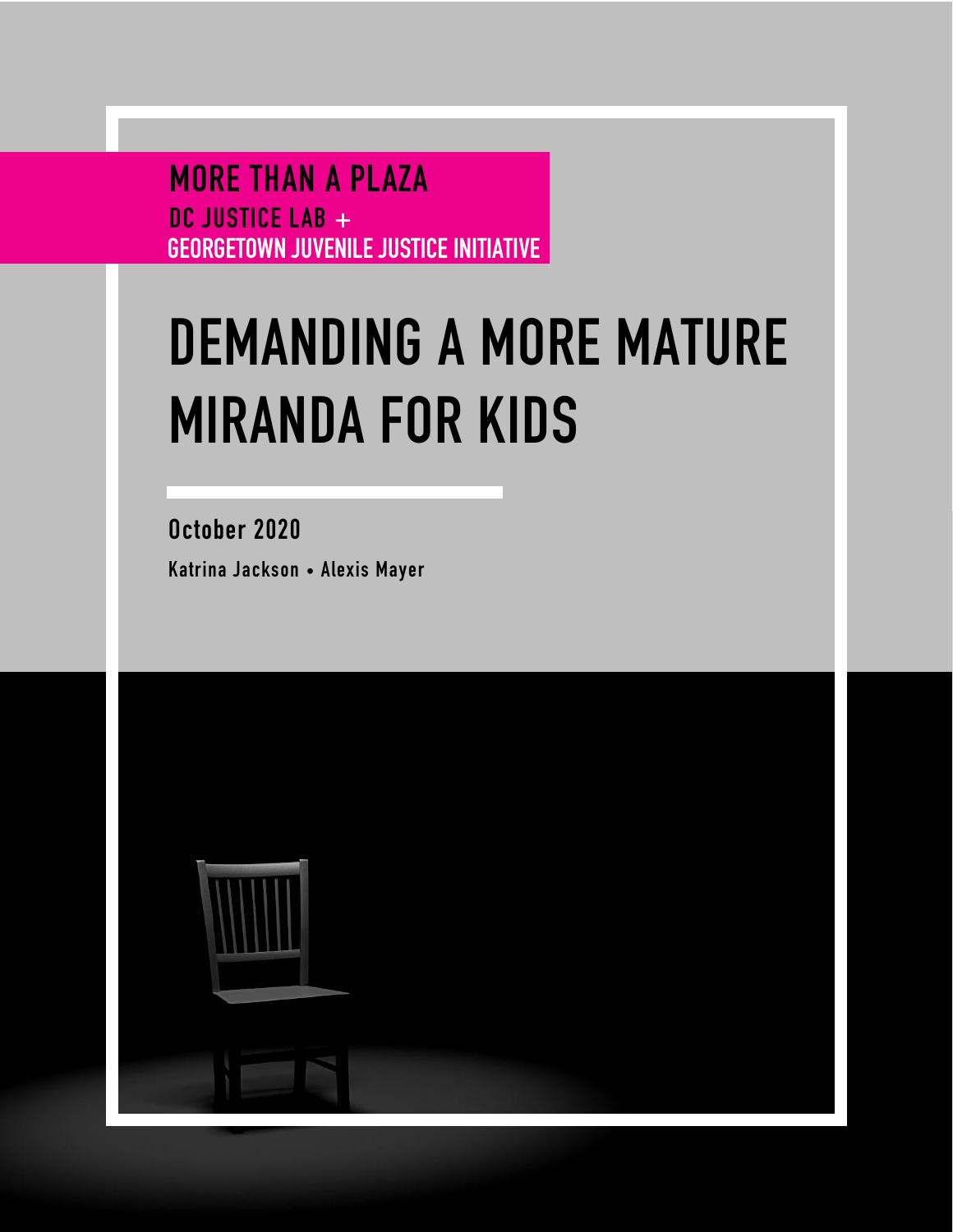## **Demanding a More Mature** *Miranda* **for Kids**

#### **I. Introduction**

In *Miranda v. Arizona*, the Supreme Court held that statements made by an adult during custodial interrogation are inadmissible unless law enforcement officers first administer warnings before questioning and the adult validly waives those rights.<sup>1</sup> Pursuant to the Fifth and Sixth Amendments, *Miranda* warnings inform individuals of: (1) the right to remain silent, (2) that any statement can be used against them, (3) the right to obtain an attorney and to have counsel present during questioning, and (4) the right to be appointed an attorney.<sup>2</sup> To waive these rights, a person must make a voluntary, knowing, and intelligent waiver based on the totality of the circumstances.<sup>3</sup> The Supreme Court emphasized that any statement or confession obtained through an uninformed, coerced, or compelled waiver of these rights must be excluded from any judicial proceeding.<sup>4</sup>

A year later, in *In re Gault*, the Supreme Court recognized that the procedural Constitutional safeguards outlined in *Miranda v. Arizona*, apply to children as well.<sup>5</sup> However, in deciding *Gault*, the Supreme Court extended *Miranda*'s adult framework to youth without the benefit of the wealth of adolescent development research that has been conducted since *Miranda* and *Gault* were decided.<sup>6</sup> As a result, the *Miranda* framework is not a robust, research-driven approach for protecting the rights of youth. Indeed, in *J.D.B. v. North Carolina*, the Supreme Court recognized this shortcoming and held that a child's age is relevant to *Miranda*'s custody analysis because children as a class are different than adults.<sup>7</sup> Notably, *Miranda*, *Gault*, and *J.D.B.* describe only the Constitutional floor of protections that must be afforded to youth in an interrogation context.

These bare minimum *Miranda* protections fail to fully protect children because they do not accommodate for a child's high susceptibility to pressure and limited cognitive ability. Furthermore, Black children are disproportionally affected by the grave insufficiencies of the *Miranda* Doctrine. The current Doctrine fails to consider the unique vulnerabilities of Black youth experience when interacting with the police. As residents, law students, attorneys, and members of the community, we respectfully urge the DC Council to protect children from *Miranda*'s shortcomings by requiring, prior to any custodial interrogation, that (1) law enforcement provide youth with expanded warnings; 2) youth be provided a reasonable opportunity to consult with counsel; and (3) waivers will only be valid if they are knowing, intelligent, voluntary, and made in the presence of counsel.

#### **II. The Insufficiencies of the** *Miranda* **Doctrine**

Although children only account for about 8.5% of arrests, nationally, they account for about one-third of false confessions.<sup>8</sup> This often leads to wrongful convictions and severe dispositions because those who falsely confess are treated harshly throughout the rest of the juvenile or criminal legal process.<sup>9</sup> Youth have difficulty understanding the *Miranda* rights, largely contributing to this high rate of wrongful convictions.

Because children's cognitive abilities are still developing, most children cannot meaningfully understand their *Miranda* rights.<sup>10</sup> More specifically, only 20% of youth adequately understand their *Miranda* rights.<sup>11</sup> Empirical evidence illustrates that adequately comprehending *Miranda* requires at least a tenth-grade reading level.<sup>12</sup> Moreover, understanding two of the *Miranda* warning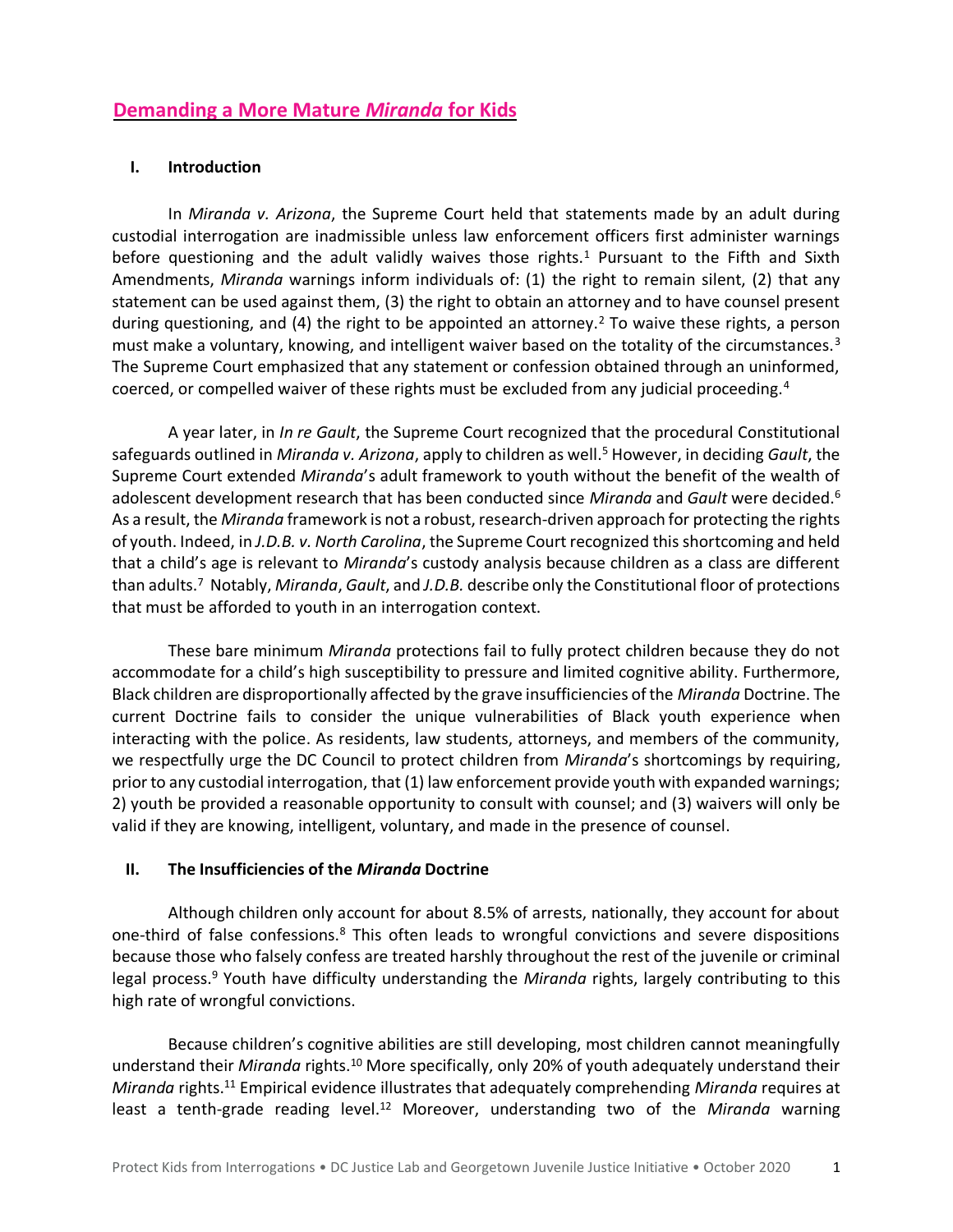protections, the right to remain silent and the right to have an attorney present, requires a college or graduate reading ability.<sup>13</sup> As high as 85% of the youth in the juvenile legal system have disabilities, and children with disabilities inherently have difficulties in understanding the complexity of the *Miranda* doctrine.<sup>14</sup> Due to economic, social, and educational disparities, these necessary reading levels are far beyond the majority of individuals, including adults, who are targets of custodial interrogations.<sup>15</sup>

Furthermore, "[o]verwhelming empirical evidence shows that [youth] do not understand their Constitutional protection against self-incrimination or the consequence of waiving their rights."<sup>16</sup> In particular, many children do not understand that they will not incur consequences or court sanctions if they invoke their rights, such as the right to remain silent.<sup>17</sup> Due to no fault of their own, children do not understand the purpose of an attorney or that an attorney will support them even if they are guilty.<sup>18</sup> Additionally, many children often confuse the term, "interrogation," with an adjudication hearing and, therefore, do not understand that the right to have an attorney present during an interrogation means that they have the right to have an attorney present during questioning.<sup>19</sup> Thus, because youth do not understand *Miranda*'s protections, they cannot fully understand or appreciate the rights they are giving up when they waive them.<sup>20</sup>

In addition to not fully understanding their rights or the consequences of waiving them, children also "lack the psychosocial maturity and cognitive capacity to waive *Miranda* rights."<sup>21</sup> Because a child's prefrontal cortex has not yet matured,<sup>22</sup> children focus on short-term rather than long-term consequences,<sup>23</sup> especially in moments of stress.<sup>24</sup> Thus, children are especially at risk of waiving their rights without considering the consequences in the inherently stressful setting of an interrogation. <sup>25</sup> For example, when an officer tells a child that they can go home if they waive their *Miranda* rights and answer questions, the child is likely to waive their rights based on the short-term reward of going home.<sup>26</sup> Furthermore, even if they could consider the long-term consequences, youth "'often lack the experience, perspective, and judgment to recognize and avoid choices that could be detrimental to them.'"<sup>27</sup> As a result, children as young as ten years old waive their *Miranda* rights about 90% of the time without understanding the rights they are giving up, $^{28}$  often leading to false confessions and wrongful convictions.<sup>29</sup>

#### **III. Race Implications and Disproportionate Effects of the** *Miranda* **Doctrine**

For decades, tensions have existed between the Black community and the police. In the District of Columbia, police disproportionately stop, search, and arrest Black youth. Black youth are "ten times more likely to get stopped than their white peers," and between July and December of 2019, police searched 738 Black youth and only four White youth. <sup>30</sup> In 2018, 98% of youth committed to the Department of Youth and Rehabilitation Services were Black.<sup>31</sup> In 2015, Black youth made up just under 70% of the District's youth population, but accounted for over 95% of those arrested in the District.<sup>32</sup> Black people continue to be disproportionally arrested, not just in heavily policed, predominantly Black neighborhoods, but also in areas with high concentrations of White people.<sup>33</sup> Furthermore, Black youth's view of the police is often learned and shaped at a very young age. $34$ Therefore, "[d]istrust, fear, and even hostility between police and youth of color exacerbate the psychological atmosphere that undermines the voluntariness of Miranda waivers."35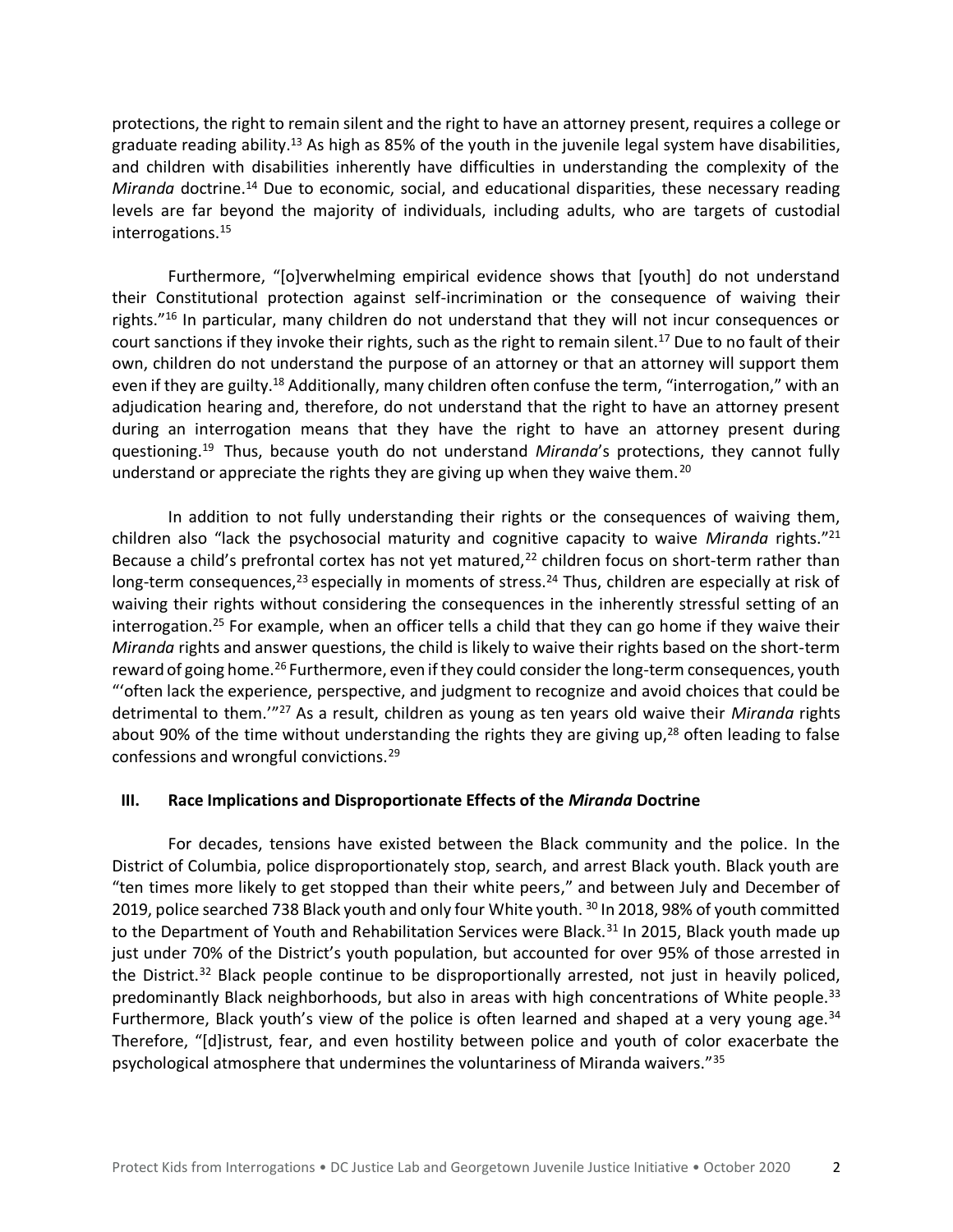Moreover, Black men are more likely than White men to feel anxiousness and fearfulness during police encounters and , as a result, engage self-regulatory behavior to counteract any formed stereotypes regarding their guilt.<sup>36</sup> For example, Black men are hyper aware to engage in eye-contact and remain mindful of their body language and word choice.<sup>37</sup> But, despite a Black man's true intentions, "these self-regulatory efforts are interpreted as suspicious by police." Researchers have referred to this phenomenon as "stereotype threat."<sup>38</sup> Although the study was limited to Black men, it can be reasonably inferred that Black youth engage in similar attempts to conform their behavior to the perceived expectations of the officer. As a result, Black youth experience substantially different interactions with the police than their White counterparts, which leaves greater exposed to the shortcomings of the *Miranda* Doctrine.

#### **IV. The Impact on the District of Columbia**

The involuntary waiver of *Miranda* rights remains an issue within Washington, D.C.'s juvenile legal system. In 2012, the Metropolitan Police Department ("MPD") arrested a 15-year old child and brought him to a police station, where an MPD detective questioned him around midnight.<sup>39</sup> During the interview, the child's foot was cuffed to the floor, so he was unable to move freely.<sup>40</sup> Before reading the child his *Miranda* rights, the detective said:

"I know you know why you're up here, so I ain't gonna play the 'I don't know' crap, all right? I'm gonna give you an opportunity to give your version of what happened today, because ... I stand between you and the lions out there .... [W]e have a lot of things going on out there, and they're gonna try and say that you did it all. Okay? And I think what happened today was just a one-time thing. But before I came out here everybody said ... you did a whole bunch of stuff, but in order for us to have a conversation, I have to read you your rights and you have to waive your rights. If you answer no to any of the questions I ask you after I read you your rights, that's all, I mean, I can't have the interview, okay?"<sup>41</sup>

After the officer made these coercive statements to the child, he read the child his *Miranda*  rights.<sup>42</sup> The child then waived his rights and confessed.<sup>43</sup> Because the officer's statements implied that invoking his *Miranda* rights would make the situation even worse, the officer made the boy feel helpless, as if he had no choice but to waive his *Miranda* rights and confess. <sup>44</sup> The District of Columbia Court of Appeals found that the officer's statements did not give the child a real choice and that his waiver was, therefore, involuntary.<sup>45</sup> This is just one of many examples that illustrates a child's susceptibility to waiving *Miranda* rights during an inherently coercive police interrogation.

#### **V. A New Approach**

To better protect children from the current inadequacies of the *Miranda* doctrine, the District of Columbia should make any statement made by a minor in a custodial interrogation inadmissible unless (1) the minor was advised of their rights by the interrogating law enforcement official,  $46$  (2) the minor was given an opportunity to confer with an attorney regarding the waiver of those rights, and (3) the minor knowingly, intelligently, and voluntarily waived those rights in the presence of counsel. D.C. should not permit any child to waive any *Miranda* right without assistance from counsel.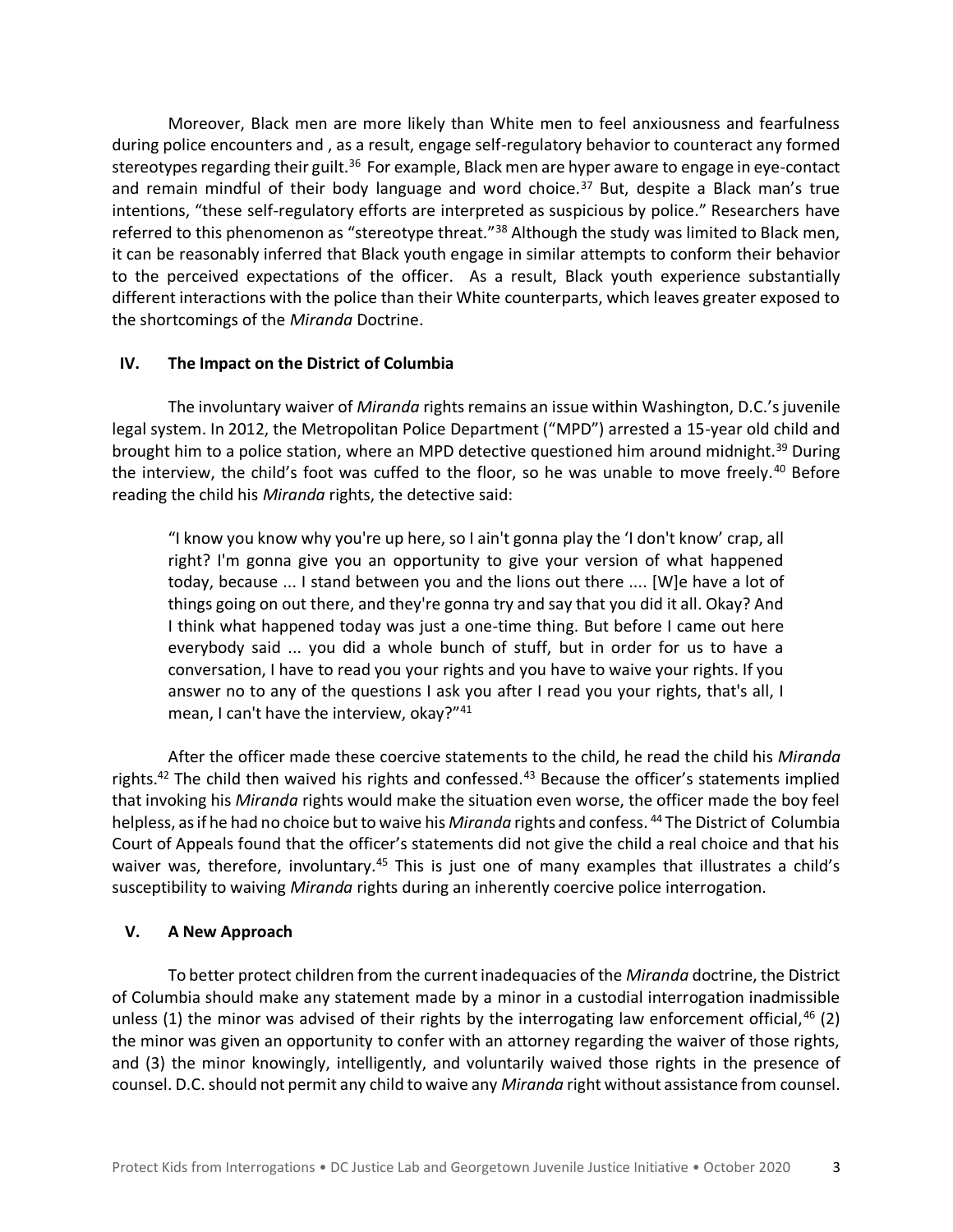These protections would ensure that waivers are actually knowing, intelligent, and voluntary; prevent false confessions; and reduce wrongful convictions.

Other jurisdictions have already codified protections for youth in custodial interrogations, including (1) requiring children to consult with a counsel during police questioning, (2) not allowing children to waive *Miranda* rights without consulting with an attorney, and (3) making inadmissible any statement made outside the presence of counsel. Specifically, New Jersey requires the assistance of counsel before a child can waive any right, including a *Miranda* right.<sup>47</sup> Additionally, California recently passed legislation that requires all minors to consult with an attorney before waiving any *Miranda* right.<sup>48</sup> Furthermore, Illinois requires counsel at all custodial interrogations for children under 15 who are suspected of committing homicide or another serious offense.<sup>49</sup> Similarly, in West Virginia, statements made by children under 14 during custodial interrogations are not admissible in court unless counsel was present during the interrogation.<sup>50</sup>

States and cities across the United States continue to codify further protections for youth in custodial interrogations. For example, in New York, there is a bill that, if it becomes law, will mandate that children are only interrogated when necessary and only *after* consulting with an attorney.<sup>51</sup> Baltimore City has also taken steps to ensure that a child's constitutional rights are preserved. Specifically, the Maryland State's Attorney's Office has explicitly expressed its plans to develop policy that will make statements made by a minor outside the presence of counsel inadmissible.<sup>52</sup>

Although some states require parents to be present during custodial interrogations as a way to potentially guard against coerced waivers or confessions, this "protection" has proven to be inadequate. Instead, attorneys are best positioned to explain *Miranda* rights to children. Generally, parents do not have the necessary legal knowledge to represent their child's best interest.<sup>53</sup> In fact, "[i]n 24 out of 25 interrogations, the parents either did nothing or affirmatively aided the police" by advising their children to confess or to tell the truth.<sup>54</sup> One notable example of a case where children were wrongfully convicted based on false confessions is the Exonerated Five, where the children's parents encouraged the boys to waive their right to remain silent and further encouraged them to cooperate with the police.<sup>55</sup> The parents, like their children, felt helpless and powerless to resist police pressure during the interrogations. Thus, merely having a parental or custodial guardian present would not adequately preserve *Miranda*'s Constitutional protections.<sup>56</sup>

Moreover, providing minors a more expansive explanation of their *Miranda* rights alone would not be enough to protect youth from involuntarily waiving their rights. To create a fully comprehensive explanation of *Miranda*'s protections that most youth could factually and rationally understand would be both impractical and ineffective. For example, England and Wales created a comprehensive 44-page "easy read" letter of rights for people in custody.<sup>57</sup> However, because it is so unlikely that a child could understand and internalize such a lengthy document under the conditions often associated with custodial interrogation, England and Wales also requires counsel and an appropriate adult when youth are in police custody.<sup>58</sup> "On average, custodial suspects are expected to comprehend 146 words with a range from 49 to 547," and longer pieces are especially challenging.<sup>59</sup> Thus, a comprehensive resource would not effectively communicate the *Miranda*  doctrine to youth and would, therefore, not adequately protect against involuntary waivers.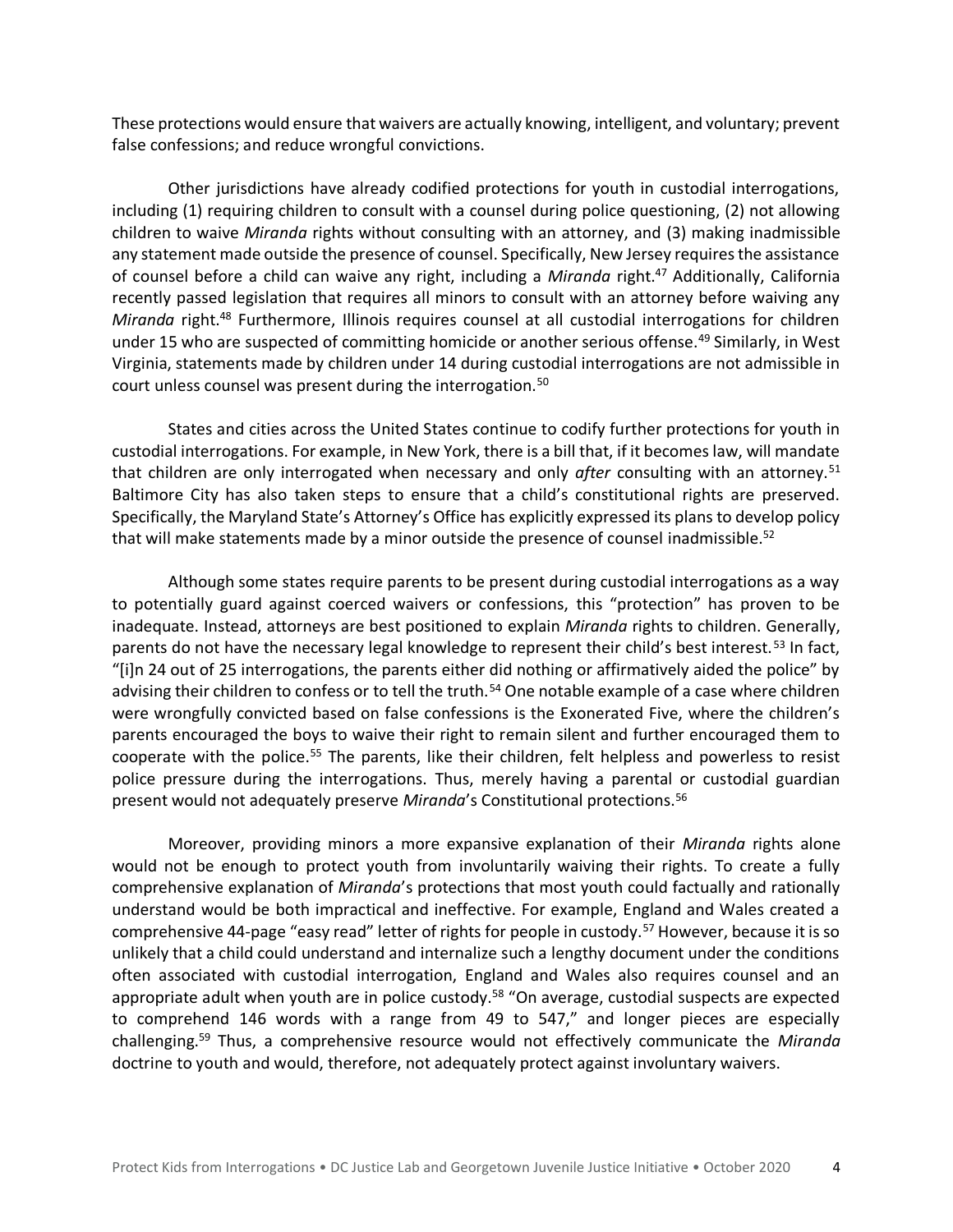Providing further *Miranda* protections would not only protect youth from falsely confessing but also save the District money that could be allocated to social programs. Detaining a young person can cost upwards of \$621 per day and \$226,665 per year.<sup>60</sup> These numbers do not account for the long-term indirect costs of detaining youth, including less tax revenue, increased public assistance, and increased crime costs.<sup>61</sup> Additionally, "[b]etween lawsuits and state statutes that award fixed compensation for wrongful convictions, state and municipal governments have paid out \$2.2 billion to exonerees."<sup>62</sup>



The District of Columbia should make any statement made to law enforcement officers by any person under eighteen years of age inadmissible in any court of the District of Columbia for any purpose, including impeachment, unless:

- **The child is advised of their rights by law enforcement;**
- **The child is given an opportunity to confer with an attorney; and**
- **The child knowingly, intelligently, and voluntarily waives their rights in the presence of counsel.**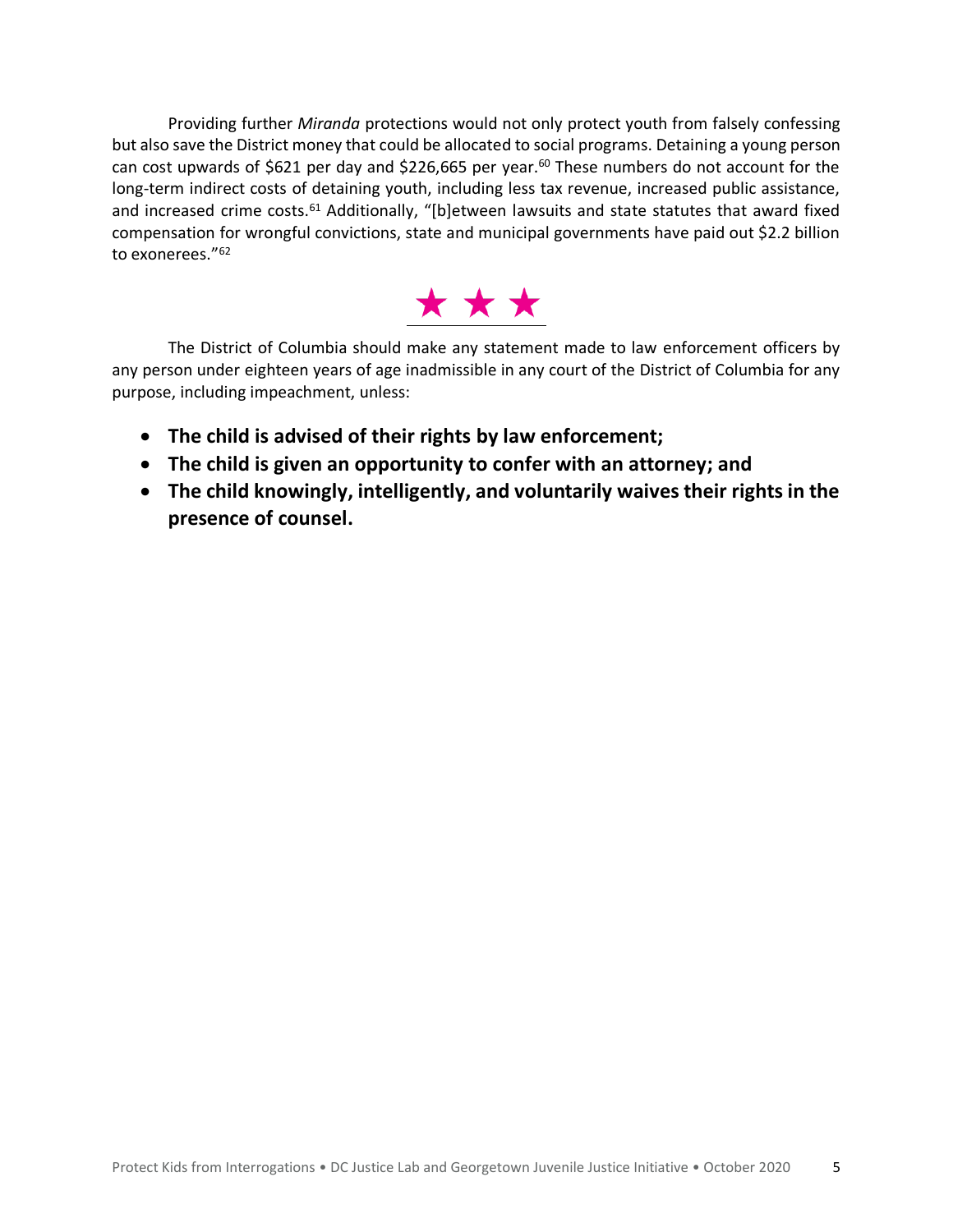### References

<sup>1</sup> *See* 384 U.S. 436, 444 (1966).

<sup>2</sup> *See generally id*.

<sup>3</sup> *Miranda*, 384 U.S. at 444-45; *Fare v. Michael C.*, 442 U.S. 707, 725-26 (1979).

<sup>4</sup> *Miranda*, 384 U.S. at 462.

<sup>5</sup> 387 U.S. 1, 44-55 (1967).

6 *Id.*

7 *J.D.B. v. North Carolina*, 564 U.S. 261,272 (2011) (recognizing that "[t]ime and again, this Court has drawn these commonsense conclusions for itself. We have observed that children generally are less mature and responsible than adults; that they often lack the experience, perspective, and judgment to recognize and avoid choices that could be detrimental to them; that they are more vulnerable or susceptible to outside pressures than adults; and so on.") <sup>8</sup> Kevin Lapp, *Taking Back Juvenile Confessions*, 64 UCLA L. REV. 902, 920 (2017).

<sup>9</sup> Steven A. Drizin & Richard A. Leo, *The Problem of False Confessions in the Post-DNA World*, 82 N.C. L. REV. 891, 920 (2004).

<sup>10</sup> Lapp, *supra* note 8, at 914.

<sup>11</sup> Thomas Grisso, *Juveniles' Capacities to Waive Miranda Rights: An Empirical Analysis*, 68 CAL. L. REV. 1134, 1152-53 (1980) (finding, in a study of 431 youth, only 20.9 percent of those youth adequately understood all four *Miranda*  rights).

<sup>12</sup> Anthony J. Domanico et al., Overcoming Miranda: A Content Analysis of the Miranda Portion of Police Interrogations, 49 IDAHO L. REV. 1,3 (2012). It is important to note that DC uses the same Miranda Rights Card with both adults and youth. *See* Metropolitan Police Department PD-47 form. <sup>13</sup> *Id.*

<sup>14</sup> Taryn VanderPyl, *The Intersection of Disproportionality in Face, Disability, and Juvenile Justice*, 15 JUST. POL'Y J. 1, 2 (2018).

 $15$  *Id.* 

<sup>16</sup> Lapp, *supra* note 8, at 914.

<sup>17</sup> Richard Rogers, et al., *The Comprehensibility and Content of Juvenile* Miranda *Warnings*, 14 PSYCH., PUB. POL'Y, &L. 63, 67 (2008).

<sup>18</sup> Thomas Grisso, *Adolescents' Decision Making: A Developmental Perspective on Constitutional Provisions in Delinquency Cases*, 32 NEW ENG. J. ON CRIM. & CIV. CONFINEMENT 3, 11 (2006).

<sup>19</sup> Grisso, *supra* note 11, at 1154 (finding, in a study of 431 youth, only 20.9 percent of those youth adequately understood all four *Miranda* rights).

<sup>20</sup> Grisso, *supra* note 18, at 11.

<sup>21</sup> Kenneth J. King, *Waiving Childhood Goodbye: How Juvenile Courts Fail to Protect Children from Unknowing, Unintelligent, and Involuntary Waivers of Miranda Rights*, 2006 WIS. L. REV. 431, 431 (2006).

<sup>22</sup> Marco Luna, *Juvenile False Confessions: Juvenile Psychology, Police Interrogation Tactics, and Prosecutorial Discretion*, 18 NEV. L.J. 291, 297 (2017).

<sup>23</sup> Barry C. Feld, *Behind Closed Doors: What Really Happens When Cops Question Kids*, 23 CORNELL J. L. & PUB. POL'Y 395, 405 - 06 (2013).

<sup>24</sup> Grisso, *supra* note 18, at 9.

<sup>25</sup> *J.D.B.*, 564 U.S. at 269 (quoting *Miranda*, 384 U.S. at 467); Grisso, *supra* note 18, at 9.

<sup>26</sup> Grisso, *supra* note 18, at 11. Oftentimes, when officers interrogate a child, they give the child two options: "(1) you did it and if you do not confess I cannot help you so you are going to be punished harshly, or (2) you did it and if you do confess, you are a good person and I can help you." Steven A. Drizin & Beth A. Colgan, *Interrogation Tactics Can Product Coerced and False Confessions from Juvenile Suspects*, in INTERROGATIONS, CONFESSIONS, AND ENTRAPMENT 127, 136 (G. Daniel Lassiter ed., 2004). Based on these limited options and the short-term reward of going home, children almost always waive their *Miranda* rights and confess even if they are innocent. *See generally id.* at 138. <sup>27</sup> *J.D.B.* 564 U.S. at 272 (quoting *Bellotti v. Baird,* 443 U.S. 622, 635 (1979)).

<sup>28</sup> Lapp, *supra* note 8, at 914 (2017); Barry Feld, *Real Interrogation: What Actually Happens When Cops Question*  Kids, 47 L. & Soc'y Rev. 1, 12 (2013) (finding, in a study of 307 16 through 18-year olds, 92.8 percent of youth waived their *Miranda* rights)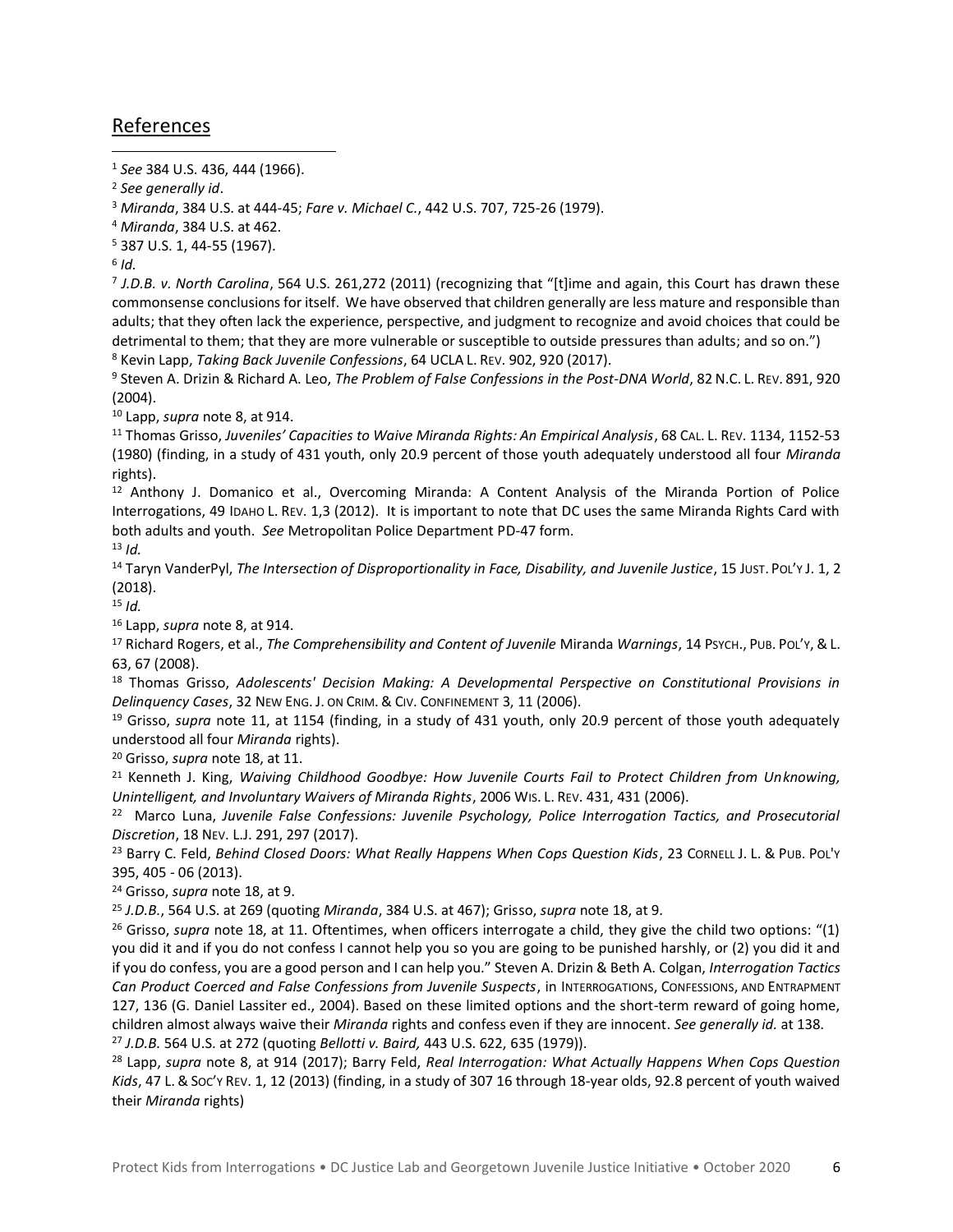<sup>32</sup> *Racial Disparities in D.C. Policing: Descriptive Evidence from 2013-2017*, ACLU DISTRICT OF COLUMBIA, <https://www.acludc.org/en/racial-disparities-dc-policing-descriptive-evidence-2013-2017> (last visited Sept. 13, 2020).

<sup>33</sup> *Id.*

<sup>34</sup> Kristin Henning, Rebba Omer, *Vulnerable and Valued: Protecting Youth from the Perils of Custodial Interrogation*, 52 ARIZ. STATE L. J. \_\_\_ (expected December 2020).

<sup>36</sup> *Id*.

<sup>37</sup> *Id*.

<sup>38</sup> *Id*.

<sup>39</sup> *In re S.W.*, 124 A.3d 89, 93 (D.C. Ct. App. 2015).

<sup>40</sup> *Id.*

<sup>41</sup> *Id.* at 94.

<sup>42</sup> *Id.*

<sup>43</sup> *Id.*

<sup>44</sup> *Id.*

<sup>45</sup> *Id*. at 104-05.

 $46$  These rights include but are not limited to: (a) the right to remain silent, (b) anything they say can be used against them, (c) the right to an attorney, (d) the right to have someone else pay for the attorney, (e) the right to talk to an attorney *immediately* before continuing to answer questions, (f) the refusal to give a statement cannot be used as evidence of guilt, (g) making a statement does not mean they will be released from custody or that they will not be charged, (h) they can be held in pretrial detention for the most minor offenses, and (i) they can be committed until age 21 for the most minor offenses.

<sup>47</sup> N.J. STAT. ANN. § 2A:4A–39(b)(1).

<sup>48</sup> S. 203, 2020 (Cal.)

<sup>49</sup> 705 ILL. COMP. STAT. § 405 / 5-170.

<sup>50</sup> W. VA. CODE § 49-4-701(l).

<sup>51</sup> A6982B, 2019 Leg., Reg Sess. (N.Y. 2019). Emily Haney-Caron & Sydney Baker, *Protecting Youth from Interrogation*, NEW YORK DAILY NEWS, (Aug. 5, 2020), [https://www.nydailynews.com/opinion/ny-oped-protecting-youth-from](https://www.nydailynews.com/opinion/ny-oped-protecting-youth-from-unfair-interrogation-20200805-yzg33mie6vhkvkmmrfz7jagrwy-story.html)[unfair-interrogation-20200805-yzg33mie6vhkvkmmrfz7jagrwy-story.html,](https://www.nydailynews.com/opinion/ny-oped-protecting-youth-from-unfair-interrogation-20200805-yzg33mie6vhkvkmmrfz7jagrwy-story.html) (last visited Sept. 27, 2020).

<sup>52</sup> Marilyn Mosby & Miriam Aroni Krinsky, *The Baltimore Exonerees' Cases Shed Light on the Need for Reforming Youth Interrogations*, WASH. POST (Nov. 27, 2019), [https://www.washingtonpost.com/opinions/local-opinions/the](https://www.washingtonpost.com/opinions/local-opinions/the-baltimore-exonerees-cases-shed-light-on-the-need-for-reforming-youth-interrogations/2019/11/27/e7e22570-1099-11ea-b0fc-62cc38411ebb_story.html)[baltimore-exonerees-cases-shed-light-on-the-need-for-reforming-youth-interrogations/2019/11/27/e7e22570-](https://www.washingtonpost.com/opinions/local-opinions/the-baltimore-exonerees-cases-shed-light-on-the-need-for-reforming-youth-interrogations/2019/11/27/e7e22570-1099-11ea-b0fc-62cc38411ebb_story.html)

[1099-11ea-b0fc-62cc38411ebb\\_story.html;](https://www.washingtonpost.com/opinions/local-opinions/the-baltimore-exonerees-cases-shed-light-on-the-need-for-reforming-youth-interrogations/2019/11/27/e7e22570-1099-11ea-b0fc-62cc38411ebb_story.html) Jennifer Egan, *Baltimore State's Attorney Should Refuse to Use Child Confessions Taken Without an Attorney Present*, BALT. SUN, Dec. 6, 2019, [https://www.baltimoresun.com/opinion/op-ed/bs-ed-op-1208-mosby-kid-confession-20191206](https://www.baltimoresun.com/opinion/op-ed/bs-ed-op-1208-mosby-kid-confession-20191206-jsdhcnsocrcrflo7m2hdkygzui-story.html) [jsdhcnsocrcrflo7m2hdkygzui-story.html.](https://www.baltimoresun.com/opinion/op-ed/bs-ed-op-1208-mosby-kid-confession-20191206-jsdhcnsocrcrflo7m2hdkygzui-story.html)

<sup>53</sup> Hana M. Sahdev, *Juvenile Miranda Waivers and Wrongful Convictions (Winner of American Constitution Society's National Student Writing Competition)*, 20 U. PA. J. CONST. L. 1211, 1232 (2018).

<sup>54</sup> Molly Knefel, *'Making a Murderer,' and the Huge Problem of False Youth Confessions*, ROLLING STONE (Jan 8, 2016), [https://www.rollingstone.com/tv/tv-news/making-a-murderer-and-the-huge-problem-of-false-youth-confessions-](https://www.rollingstone.com/tv/tv-news/making-a-murderer-and-the-huge-problem-of-false-youth-confessions-51948/)

[51948/,](https://www.rollingstone.com/tv/tv-news/making-a-murderer-and-the-huge-problem-of-false-youth-confessions-51948/) (last visited Sept. 27, 2020); Rogers, *supra* note 17, at 66.

<sup>55</sup> Drizin, *supra* note 9, at 896.

<sup>56</sup> Rogers, *supra* note 17, at 66.

<sup>29</sup> Elizabeth Vulaj, *From the Central Park 5 to the Exonerated 5: Can It Happen Again?*, N.Y. ST. B.J. (2019), at 24-25. <sup>30</sup> ACLU-DC, RACIAL DISPARITIES IN STOPS BY THE D.C. METROPOLITAN POLICE DEPARTMENT: REVIEW OF FIVE MONTHS OF DATA 8 (2020), [https://www.acludc.org/sites/default/files/2020\\_06\\_15\\_aclu\\_stops\\_report\\_final.pdf](https://www.acludc.org/sites/default/files/2020_06_15_aclu_stops_report_final.pdf) (last visited Sept. 13, 2020).

<sup>31</sup> Youth Population Snapshot, DEP'T YOUTH REHABILITATION SERV.S, https://dyrs.dc.gov/page/youth-snapshot (last visited Sept. 2, 2020).

<sup>35</sup> *Compare* Puzzanchera, C., Sladky, A. and Kang, W., "Easy Access to Juvenile Populations: 1990-2019," at <https://www.ojjdp.gov/ojstatbb/ezapop/> (reporting 29,321 Black youth ages 10 to 17 and 42,234 total youth ages 10 -17) *with* MPD FOIA Request Response 2016-05463 (reporting 2928 arrests of Black youth out of 3073 total arrests in 2015) (on file with the Georgetown Juvenile Justice Initiative).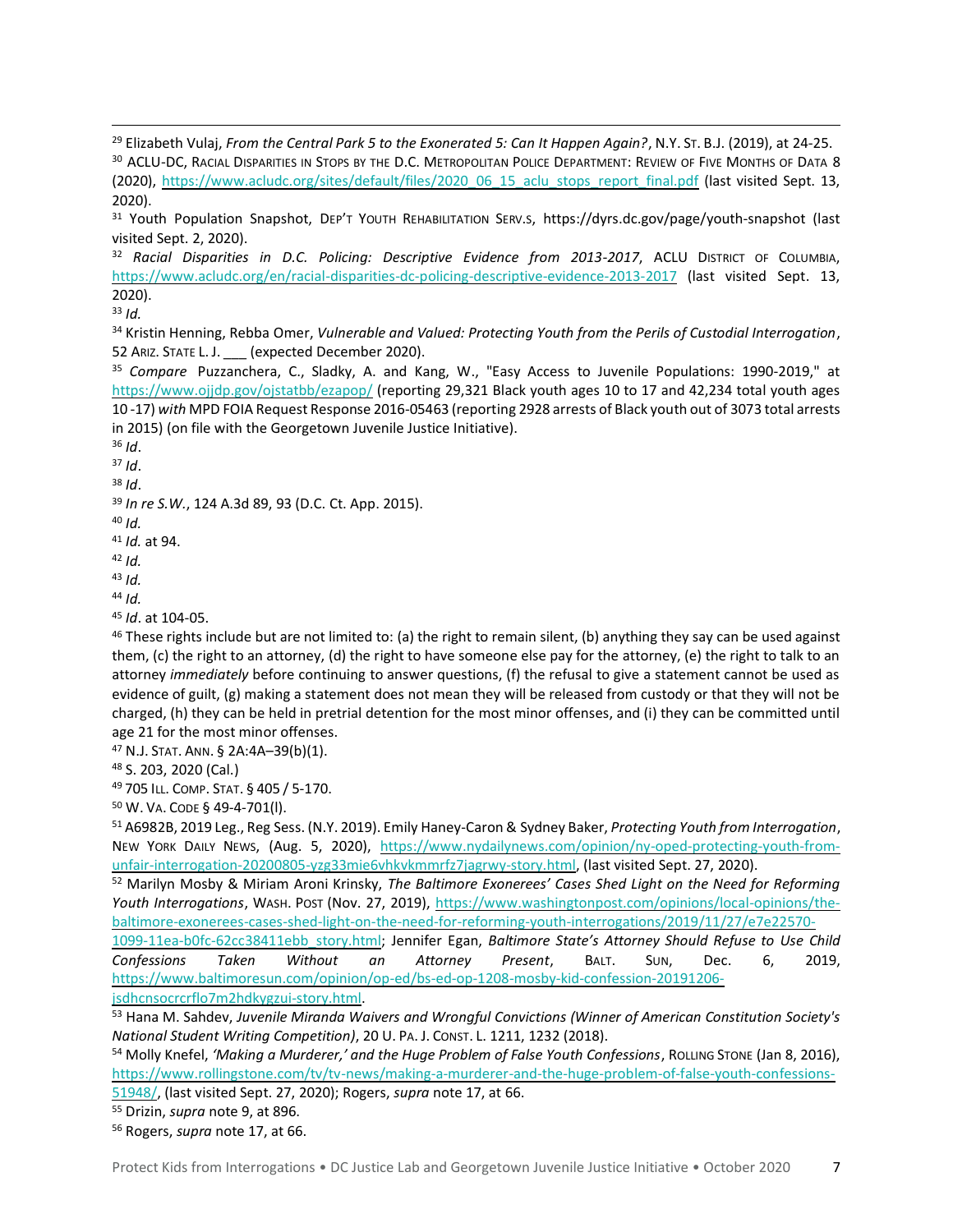HERTFORDSHIRE CONSTABULARY, RIGHTS AND ENTITLEMENTS EASY READ BOOKLET (2009).

*See* Rogers, *supra* note 17, at 185.

JUSTICE POLICY INSTITUTE, STICKER SHOCK 2020: THE COST OF YOUTH INCARCERATION 3 (2020).

*Id.* at 1.

 Radley Balko, *Report: Wrongful Convictions Have Stolen at Least 20,000 years from Innocent Defendants*, WASH. POST: OPINIONS (June 10, 2019), [https://www.washingtonpost.com/news/opinions/wp/2018/09/10/report](https://www.washingtonpost.com/news/opinions/wp/2018/09/10/report-wrongful-convictions-have-stolen-at-least-20000-years-from-innocent-defendants/)[wrongful-convictions-have-stolen-at-least-20000-years-from-innocent-defendants/.](https://www.washingtonpost.com/news/opinions/wp/2018/09/10/report-wrongful-convictions-have-stolen-at-least-20000-years-from-innocent-defendants/)

*Id.* at 186.